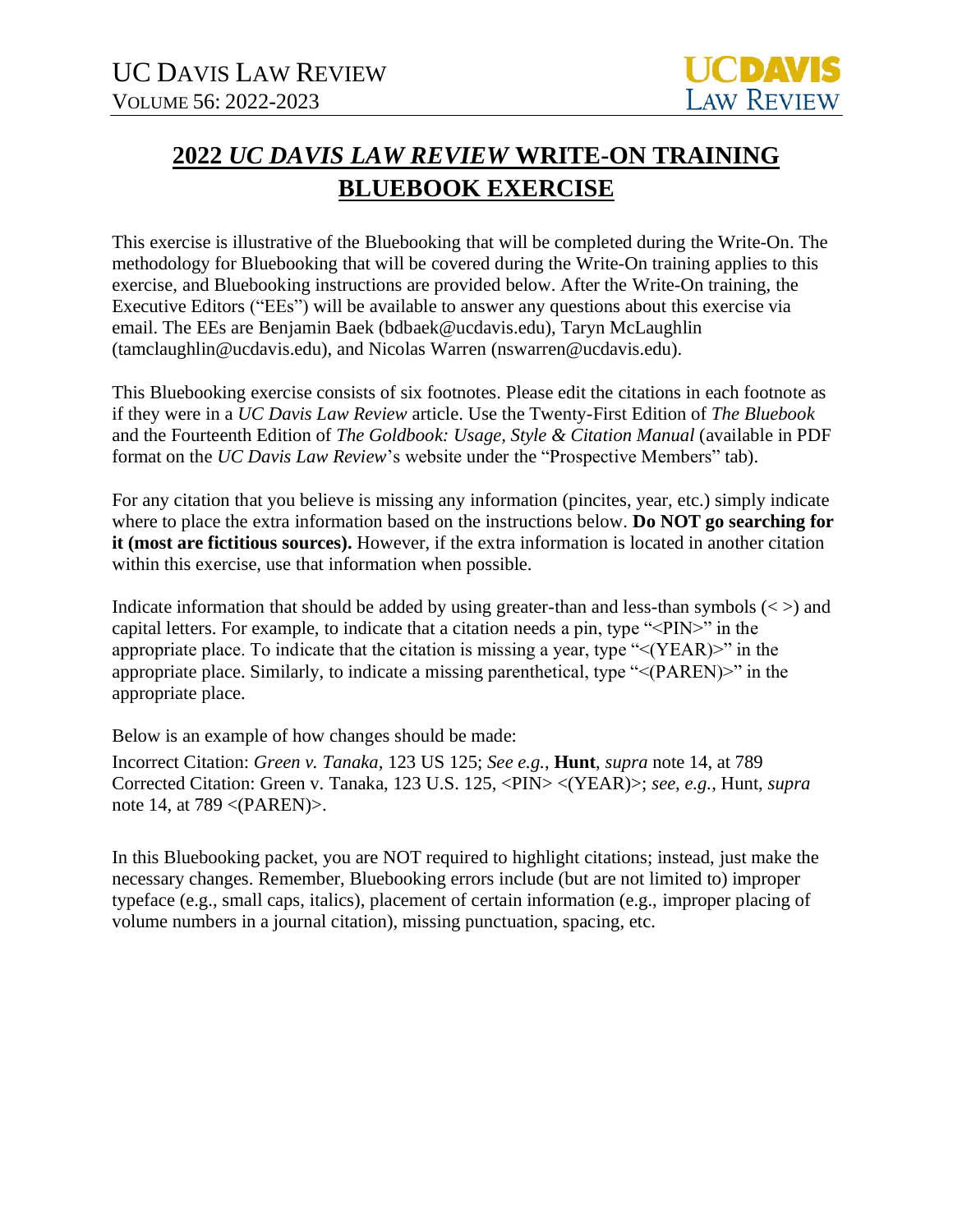- 1. *Kirk vs Warren*, 78 us 100
- 2. *Id*. at 108. See JOHN CARREYROU, BAD BLOOD 17.
- 3. Id. at 19. *See* Jennifer Garcia, Paving the road for Autonomous Cars, 56 Harvard Law Rev. 274 (2017); Claudia Clemons, Asleep At The Wheel: Legislative Inaction And Self-Driving Cars, 127 California Law Review 25, 28; Tracy Xu and Justin Andrews, *A Survey Of Legal Issues In Autonomous Cars*, 88 U.C.L.A. L. Rev. 1070, 1073.
- 4. John Carreyrou at page 21; but see Kirk v Warren, 78 US 100, 123. See generally*,*  California Education Code section 200 (West). Benjamin Baek, Penguin habitat in tropical climates, NY TIMES, https://www.newyorktimes.com/BB<3penguins, (November 15, 2018) (Discussing how penguins generally do not survive in warm climates.).
- 5. See also National Penguin Safety Policy Act of 2020 § 102, 42 USCS § 4000; See Audiotape: Fight between Nicolas, Taryn, and Benjamin regarding the proper use of *see, e.g.*, *held by* the Center for Space Policy, INC. (MARCH 1 2019) (on file with author). Treaty of Friendship, Quarantine and Chill, Canada and United States, article 1, March 30th, 2020, 4 U.S.T. 2021.
- 6. See *e.g.,* Section 201 supra Note 4; Kirk v. Warren, 78 US 100 at 130. Benjamin Baek, U.C. Davis Law Review, executive editor, Keynote address at the University of california, davis Law Review symposium: Penguin Safety and The law Of antarctica ("penguins are suffering and we must do something about it") (January 30 2020).